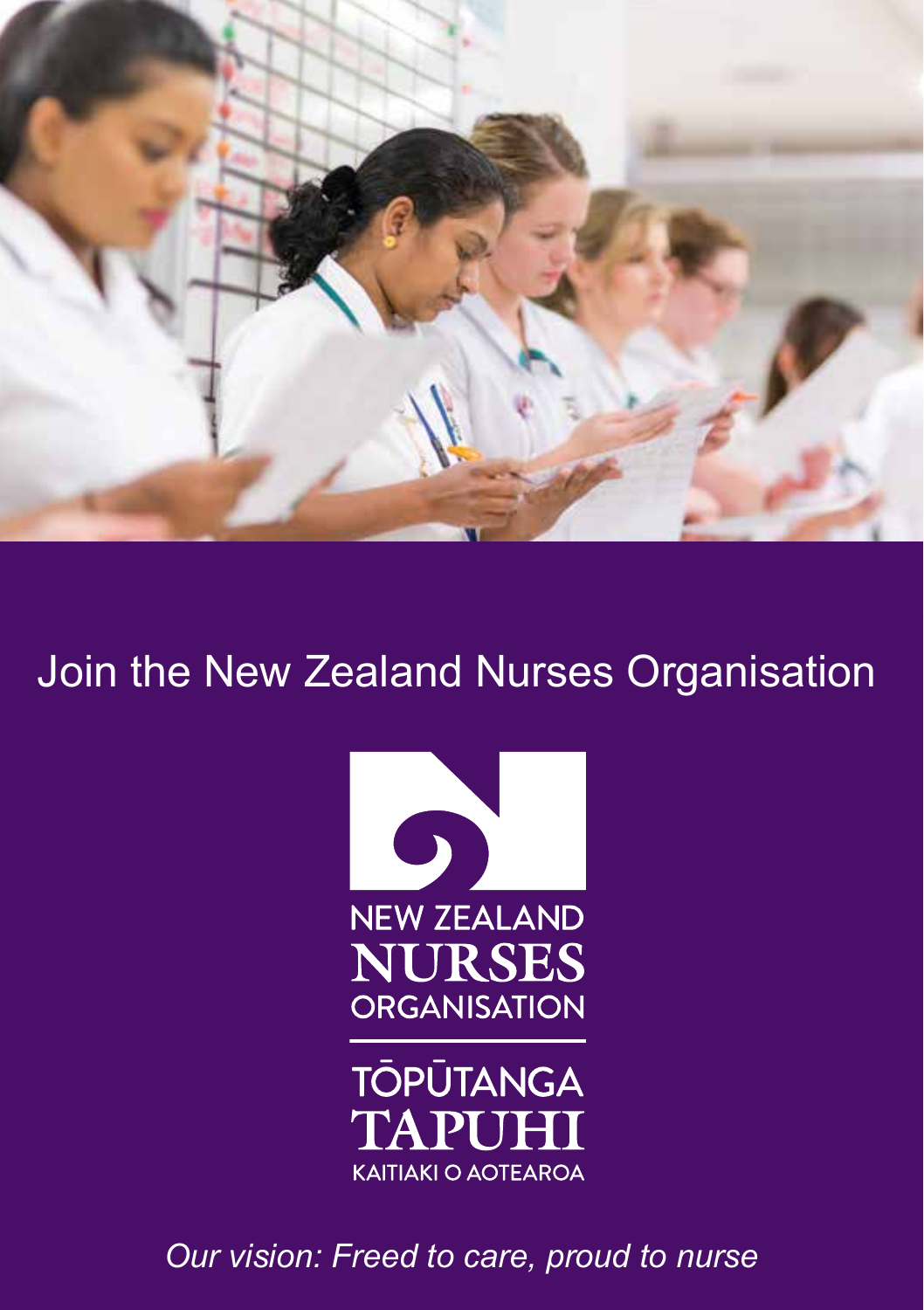

**Join us to become part of a nationwide community that cares and makes a difference. We embrace te Tiriti o Waitangi and together work to advance the health and wellbeing of our colleagues, our patients and our communities.** 

*Me haeretahi tātou mō te hauora me te oranga o ngā iwi katoa o Aotearoa.* **Let us journey together for the health and wellbeing of the people of Aotearoa.**

### Who are we?

We are a collective of more than 53,000 people who work in health as registered nurses, enrolled nurses, midwives, health care assistants, caregivers and other kaiawhina. Together we form the leading professional association and registered union for nursing staff in Aotearoa New Zealand.

## What do we do?

#### **Together we uplift the health and wellbeing of Aotearoa New Zealand**

We have a shared vision of healthy communities and good health outcomes, so we work together to advocate for our patients, our health care system and our profession. We unite to ensure a strong nursing voice is heard whenever decisions are made that impact health. From legislation to policy and standards we actively advocate for enhanced patient care and workforce wellbeing.

#### **Together we advance the profession**

The nursing team is the foundation of good health, so we champion and promote nursing in policy, funding, workforce planning and models of care. We do this from a local workplace level right up to a national level. When we speak up together we are heard.

#### **Together we help ensure fairness at work**

We believe in workplace justice, so we are the voice of fairness wherever nurses, midwives and caregivers are employed. Together we can ensure everyone has a healthy, safe and fair workplace. We can also help make sure everyone's contributions are fairly and equitably recognised at work with good pay and conditions.

### Professional and workplace support and services

As the largest professional health advocacy body in New Zealand, NZNO has the size and the resources to bring you a range of services including trained organisers and delegates in your workplace, professional, industrial and legal services, professional indemnity insurance underwritten by QBE and much more.

### Join us

By joining the New Zealand Nurses Organisation you are championing workforce wellbeing and community wellbeing.

Join today: www.nzno.org.nz/join | 0800 28 38 48 | membership@nzno.org.nz